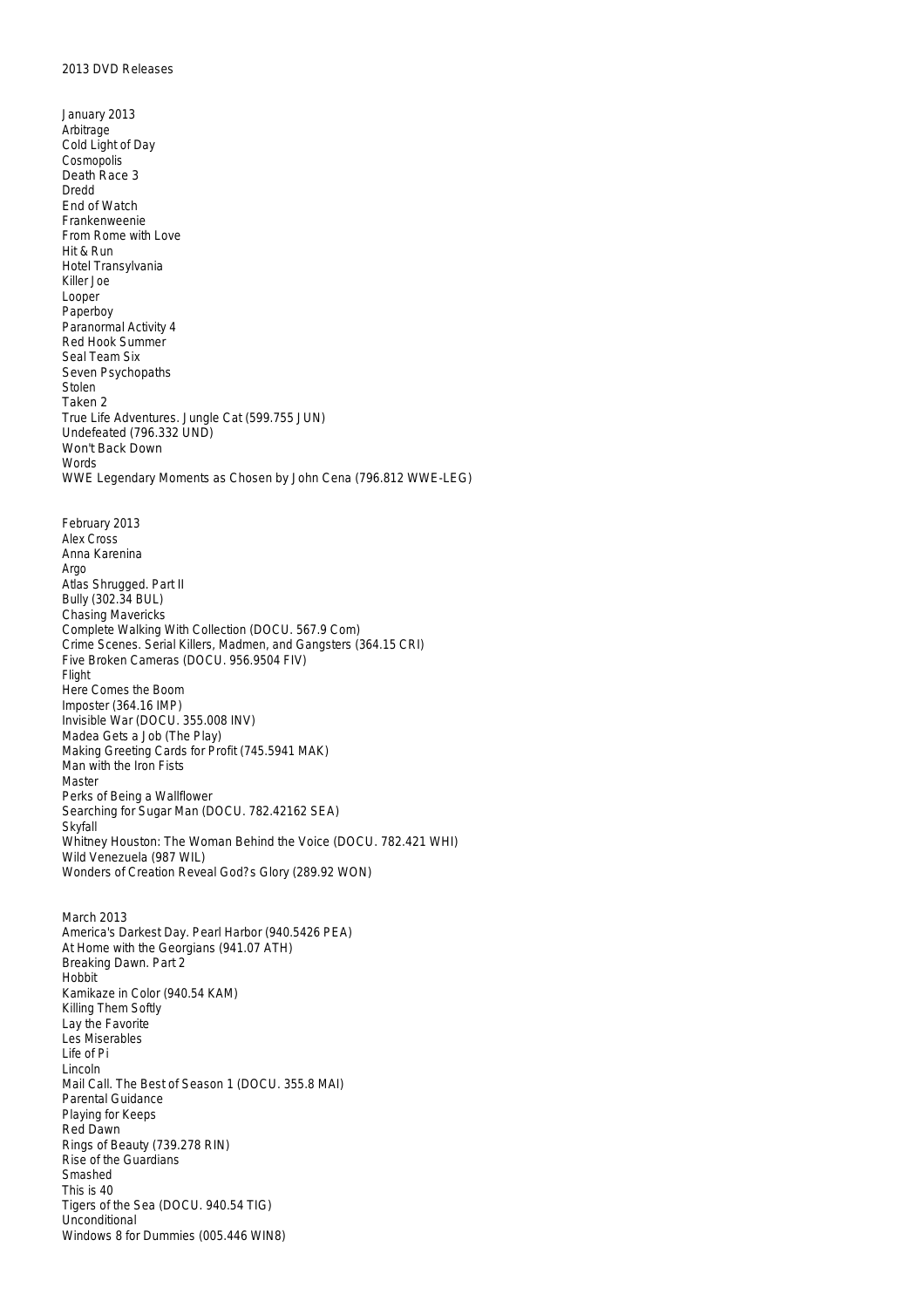Wreck-It Ralph Zero Dark Thirty

April 2013 Bible. The Epic Miniseries Day of the Falcon Django Unchained Earth's Final Hours Family Weekend Gangster Squad Give Me the Banjo (787.881 GIV) Haunted House Hemingway & Gellhorn Impossible Knuckleball (796.357 KNU) Planet Ocean (551.46 PLA) Promised Land Sweeney Throw Down Your Heart (787.42162 THR) May 2013 Biggest Loser 30 Day Power X-Train (613.7 BIG) Beautiful Creatures Biggest Loser. Power Ab Blast (613.7 BIG-POW) Broken City Cloud Atlas Dark Skies Details Family Affair (DOCU. 306.87 FAM) Girl Glimpse Inside the Mind of Charles Swan III Guilt Trip Imposter (DOCU. 364.16 IMP) Kennedy Assassination: 24 Hours After (973.922 KEN) Last Stand Liz & Dick Love Etc. (DOCU. 302.3 LOV) Mystery of Life and Death Part 2 (001.94 UFO) Numbers Station Parker Richard Simmons. Sweatin' to the Oldies 4 (613.71 RIC v. 4) Side Effects Silver Linings Playbook Stand Up Guys Texas Chainsaw June 2013 12 Rounds 2: Reloaded 21 & Over 30 Minutes to Fitness. Your Best Body (613.712 THI) 65 Red Roses (DOCU. 616.3 SIX) Arts & the Mind (DOCU. 700.1 ART) Becoming Chaz (DOCU. 305.9 BEC) Biggest Loser: At-Home Challenge (613.7 BIG-ATH) Biggest Loser: Boot Camp (613.7 BIG-BOO) Biggest Loser: Calorie Knockout (613.7 BIG-CAL) Biggest Loser: Cardio Max Weight-Loss (613.7 BIG-CAR) Biggest Loser: Last Chance Workout (613.7 BIG-LAS) Biggest Loser: Power Sculpt (613.7 BIG-POW) Biggest Loser: Power Walk (613.7 BIG-POW) Biggest Loser: The Workout (613.7 BIG-WOR1) Biggest Loser: The Workout 2 (613.7 BIG-WOR2) Boogie Down the Pounds (613.7 BOO) Brooklyn Castle (DOCU. 794.1092 BRO) Call Die Hard. A Good Day to Die Hard Discover Tai Chi (613.7148 DIS) Escape from Planet Earth Eye of the Leopard (599.75 EYE ) Hansel & Gretel: Witch Hunters Identity Thief Incredible Burt Wonderstone Jack the Giant Slayer Killing Lincoln (973.7 KIL)

Last Exorcism. Part II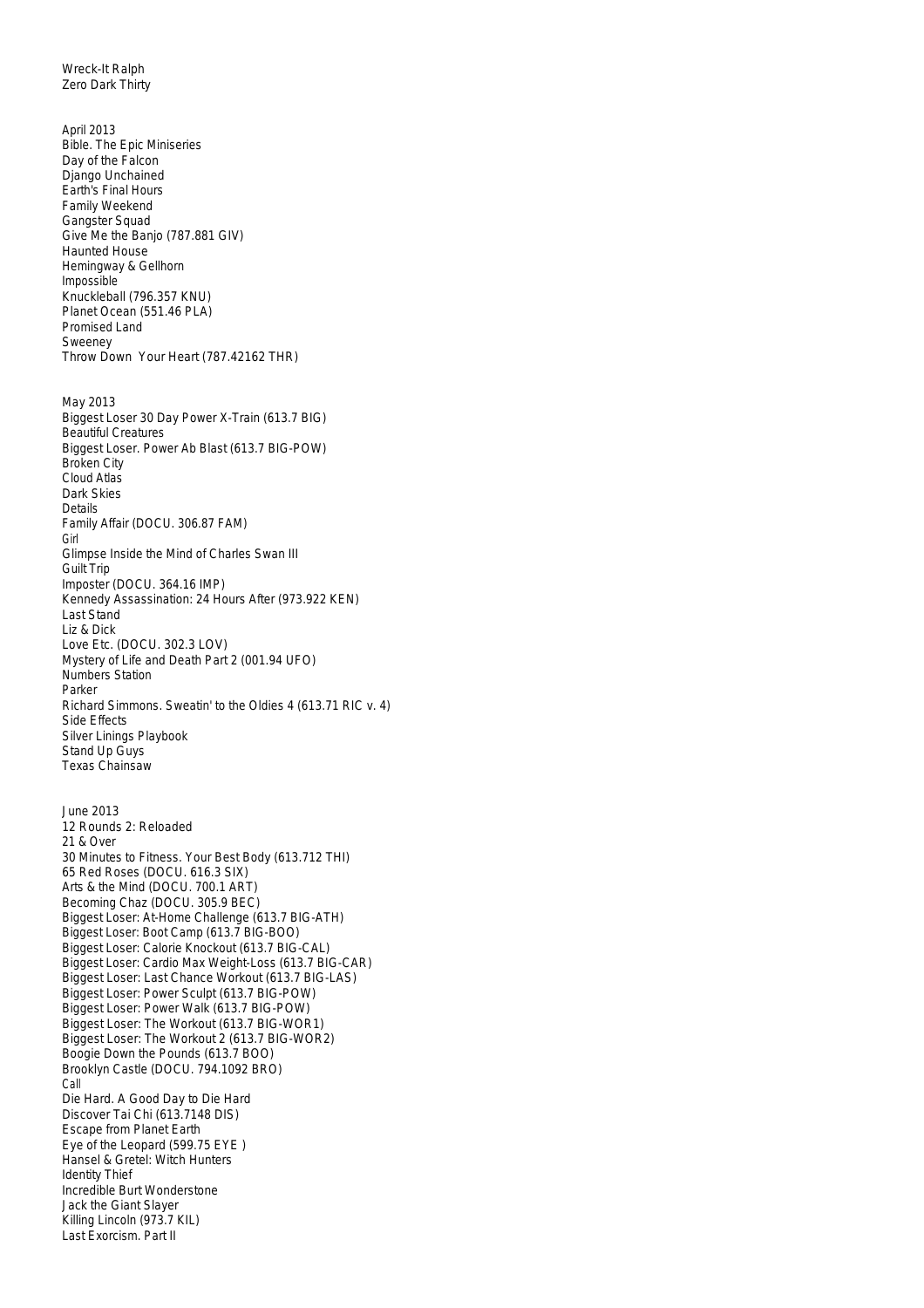Last Ride Life 2.0 (DOCU. 794.8 LIF) May I Be Frank (DOCU. 362.29 MAY) Mental Most Valuable Players (DOCU. 792.022 MOS) Movie 43 Orchestra of Exiles (DOCU. 940.53 ORC) Oz: The Great and Powerful Parenting Issues, Christian Solutions (618.9289 PAR) Party off the Pounds (613.7 PAR) Phantom Place at the Table (338.1 PLA) **Quartet** Richard Simmons. Sweatin' to the Oldies (613.71 SWE v.1) Snitch Sons of Perdition (DOCU. 305.235 SON) Step Up Revolution: Dance Workout (613.715 STE) Stoker Teen Issues Christian Solutions: Eating Disorders (DOCU. 618.92 TEE-EAT) Teen Issues, Christian Solutions: Guns, Gangs, & Violence Tent City, U.S.A. (DOCU. 362.5 TEN) Upside Down Warm Bodies July 2013 42 Admission Bob Harper Inside Out Method: Body Rev Cardio Conditioning (613.712 BOB) Bullet to the Head Evil Dead Haves and Have Nots Host In Organic We Trust (DOCU. 631.5 IN) Power of Few Spring Breakers **Summoned** Temptation. Confessions of a Marriage Counselor **Trance** Vehicle 19 August 2013 Big Wedding Company You Keep Epic Frontier House (978.6 FRO) GI Joe: Retaliation Heart of the Country Hubble (DOCU. 522.29 HUB) Killing Season Legends of Flight (DOCU. 629.133 LEG) Mahatma Gandhi (DOCU. 954.03 MAH) Mansome (DOCU. 305.31 MAN) Mud Muppet Movie My Amityville Horror (133.4 MY) No Way Out But One (DOCU. 364.15 NOW) **Oblivion** Olympus Has Fallen Pina (DOCU. 792.8 PIN) Place Beyond the Pines Samsara (DOCU. 304.2 SAM) Scary Movie 5 Speak (DOCU. 808.5 SPE) To the Arctic (DOCU. 599.795 TOT) To the Wonder Tupac, Resurrection (DOCU. 782.0092 TUP) September 2013 Angels, Demons, & Freemasons (364.1 ANG) Arabia (DOCU. 952.8 ARA) At Any Price Behind the Candelabra

Black in Latin America (DOCU. 980.0049 BLA)

Black Like Me (791.43 BLA)

Bling Ring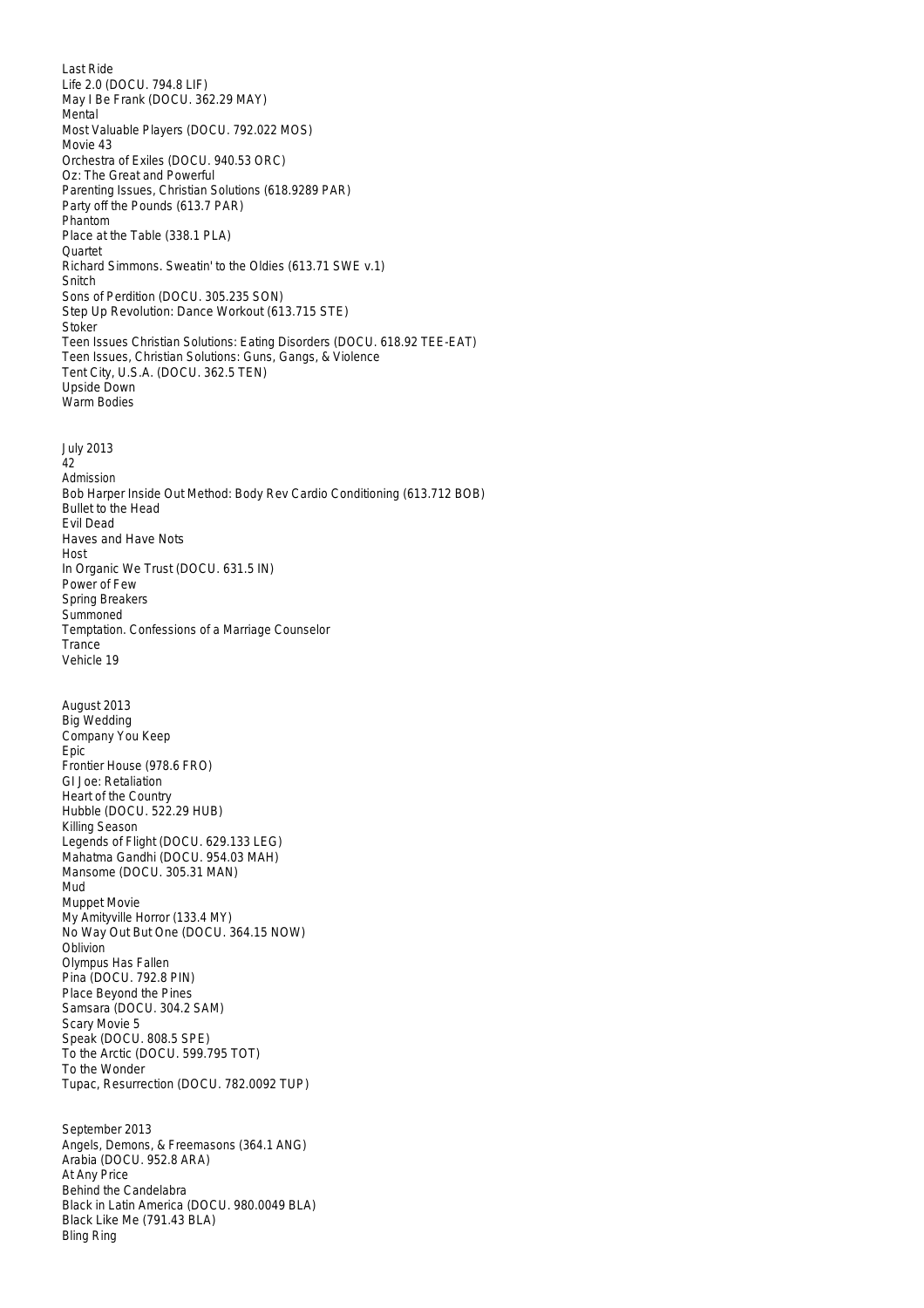Bob Harper: Ultimate Cardio Body (613.712 ULT) Breakout Dinosaurs: Giants of Patagonia (DOCU. 567.9 DIN) Empire State Great Gatsby Historical icons: Gandhi (954.03 HIS) Iceman Iron Man 3 It Will All Come Out in the Fire (248.4 ITW) Last Keepers Men Who Built America (920.073 MEN) Microsoft Excel 2013 for Dummies (005.54 EXC) Microsoft Office 2013 for Dummies (005.5 WIN) Now You See Me Pain & Gain Peeples Star Trek Into Darkness Super Buddies Windows 8 for Dummies (005.446 WIN8) Wings of Life (571.864 WIN) World War Z October 2013 After Earth America: The Story of Us (973 AME-STO) American Experience. Freedom Riders (DOCU. 323.11 FRE) Ancient Aliens Season 5 Volume 1 (001.942 ANC-5) Ancient Aliens Season Four (001.94 ANC-4) Ancient Aliens Season Three (001.942 ANC-3) Ancient Aliens Season Two (001.942 ANC-2) Before Midnight Charlton Heston Presents the Bible: The Story of Moses (222.12 CHA) Conjuring Croods Dead in Tombstone Frozen Ground God in America: How Religious Liberty Shaped America (DOCU. 200.973 GOD) Growing Green Babies (649.102 GRO) Hal Holbrook: Mark Twain Tonight! (818.409 HAL) Hangover. Part III Heat Ingenious Internship John Wesley: The Man and His Mission (DOCU. 287.092 JOH) Massage Practice for Infants (615.8 MAS) Monsters University Monsters vs. Aliens: Cloning Around Only God Forgives Our State North Carolina (917.5604 OUR) Pacific Rim Purge R.I.P.D. Scatter My Ashes at Bergdorf's (DOCU. 746.92 SCA) Shrek, the Musical Stories We Tell (306.85 STO) This is the End Way, Way Back Wings (791.4372 WIN) November 2013 2 Guns Above Israel: Jerusalem (220.91 ABO-JER) Above Israel: The Coast, Shephelah & The Negev (220.91 ABOV-COA) An Ordinary Hero (DOCU. 323.1196 ORD) Blackfish (DOCU. 599.53 BLA) Bridegroom (DOCU. 346.730 BRI) Buffalo Girls (DOCU. 796.83 BUF) Close Encounters of the God Kind (DOCU. 236.24 CLO) Dead Man Down Design Your Own Wardrobe (646.4 DES) Gifted Hands: The Ben Carson Story (DOCU. 791.45 GIF) Girl Most Likely Greatest Ears in Town (DOCU. 781.64 GRE) Grown Ups 2 **Hunters** I Ain't Scared of You. A Tribute to Bernie Mac (DOCU. 792.7 IAN)